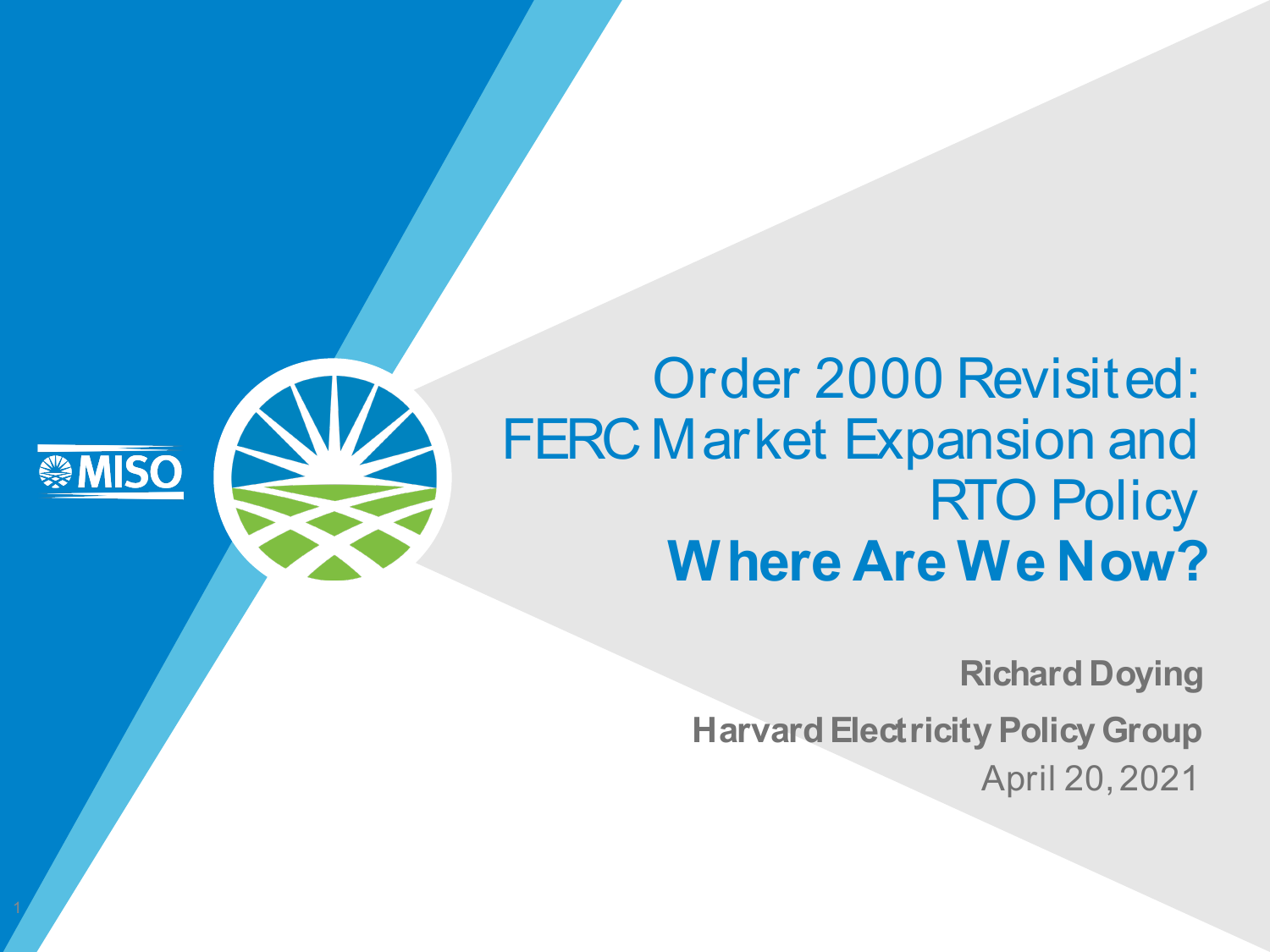# **Executive Summary**



- FERC policy was initially a key enabler to early RTO growth
- FERC Order 2000 set clear expectations for the role of the RTO
- Current FERC policy practices do not appear to be creating incentives for RTO membership growth over alternative options, e.g., energy imbalance markets or non-market participation
- FERC has numerous policy opportunities to continue to support RTO membership and further debalkanize the grid

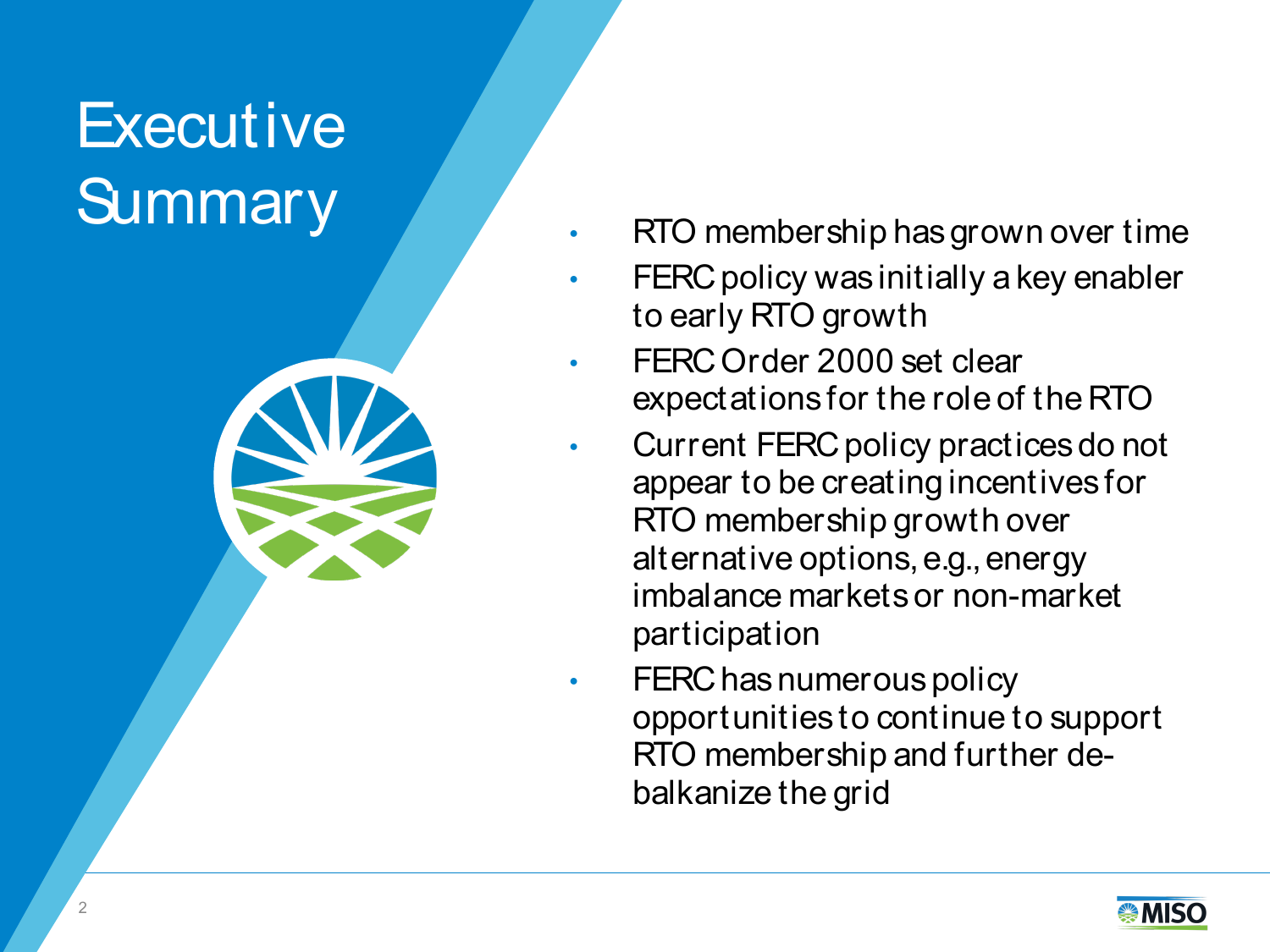## RTO market and open-access policy drivers have evolved over time

| Competitive generation opportunities |
|--------------------------------------|
| Stranded costs                       |
| Declining load growth                |
| Retail competition                   |
| Renewable integration                |
| New technologies                     |
| <b>Transmission technologies</b>     |
| Consumer environmental objectives    |

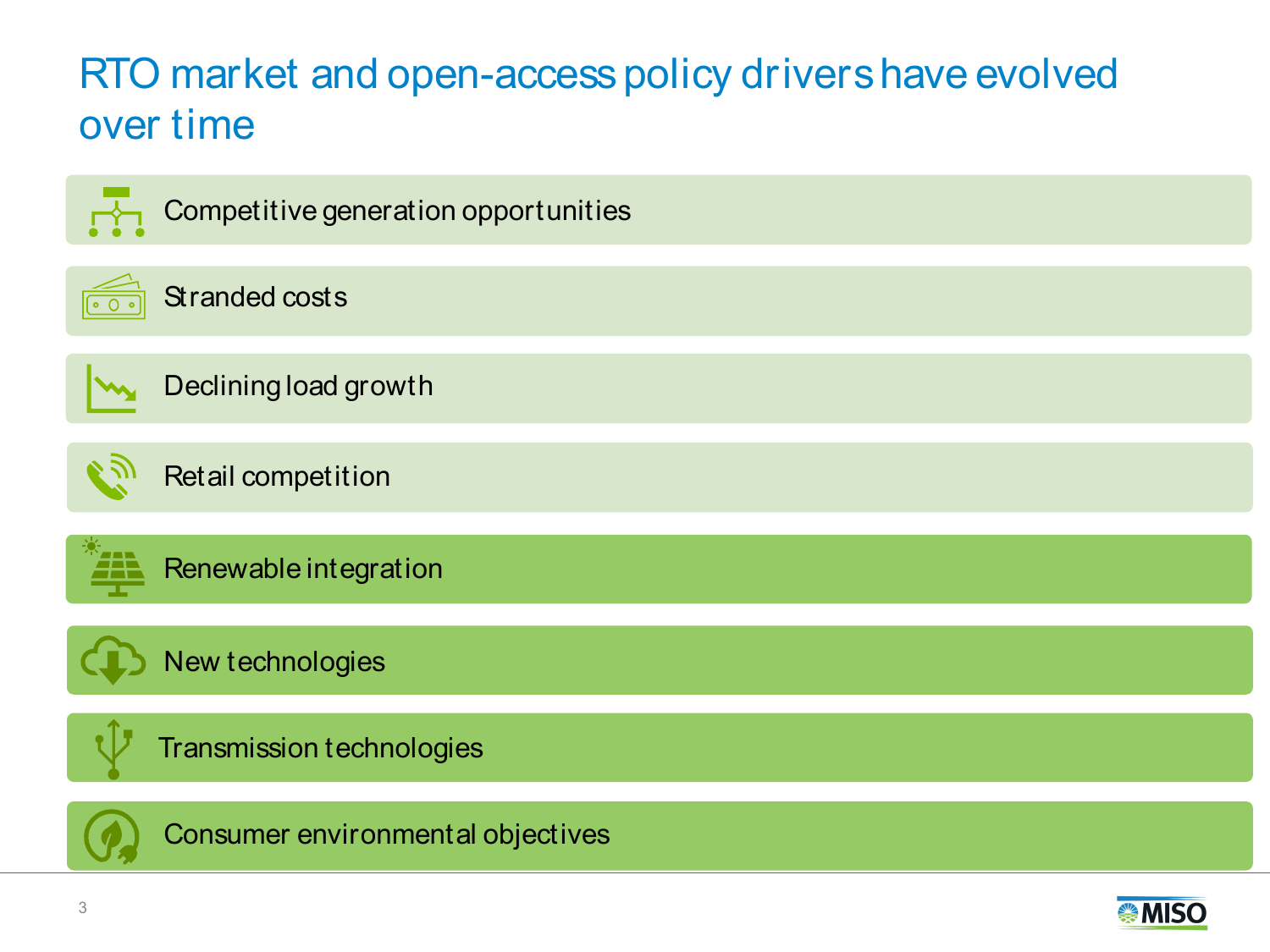Market policy constituents have changed as opportunities for participation expand with new policy priorities

### Old School (Restructuring ~2000)

- Edison Electric Institute (EEI)
- Electric Power Supply Association (EPSA)
- National Rural Electric Cooperative Association (NRECA) and American Public Power Association (APPA)
- Electricity Consumers Resource Council (ELCON)
- American Wind Energy Association (AWEA)
- Consumer Advocates
- ENRON

### New School (Grid transformation ~2025)

- Competitive Transmission **Developers**
- Advanced Energy Economy (AEE)
- Sustainable FERC (NRDC)
- Renewable Energy Buyers Association (REBA)
- American Clean Power **Association**
- Environmental Justice Advocates
- Google

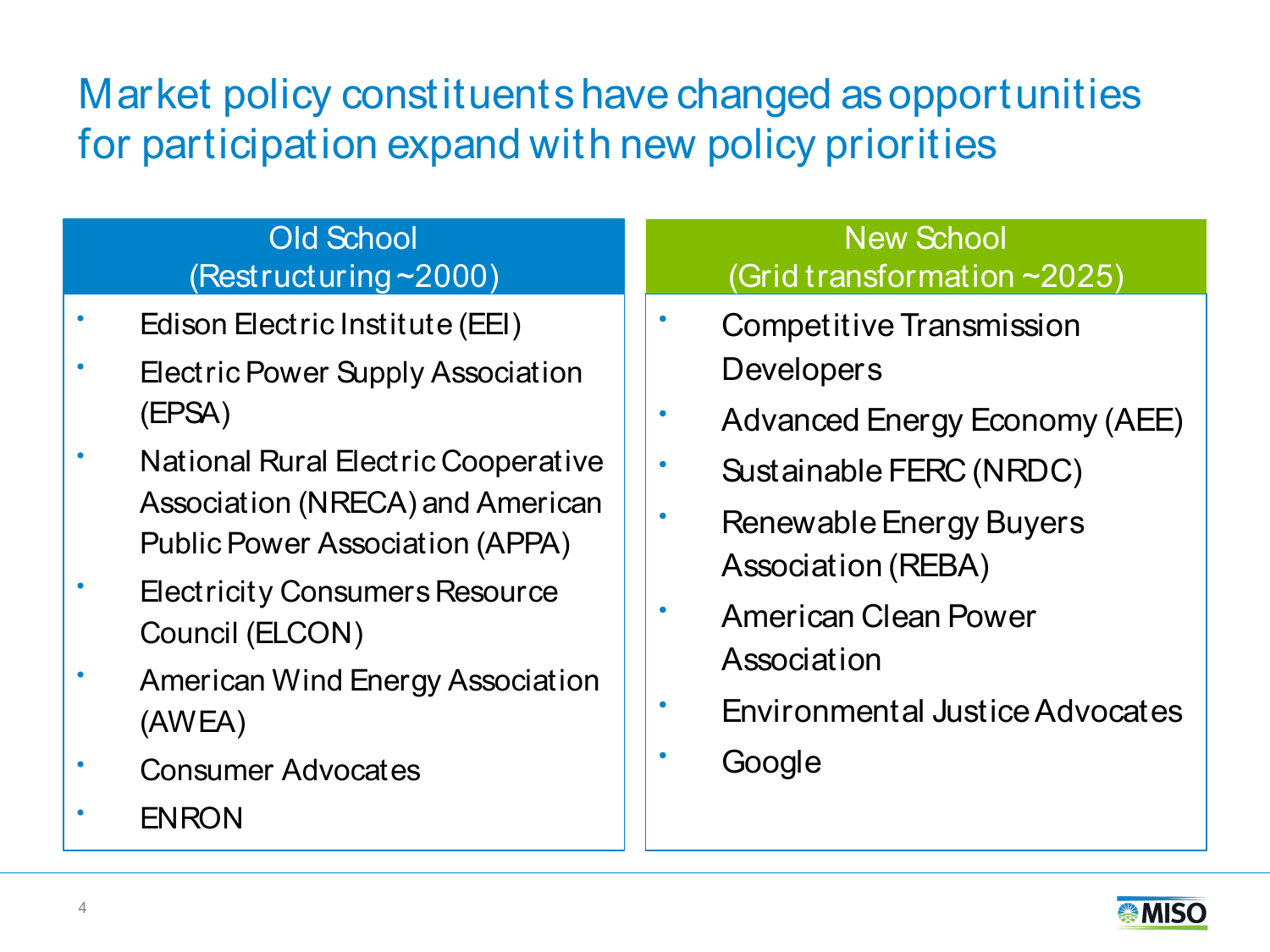## Order 2000 outlined the minimum characteristics and primary functions for RTOs

| <b>Minimum</b>                                                                                                                                                                                                                                                                           | <b>RTO</b> functions                                                                                                                                                                                                                                                                                                                                |
|------------------------------------------------------------------------------------------------------------------------------------------------------------------------------------------------------------------------------------------------------------------------------------------|-----------------------------------------------------------------------------------------------------------------------------------------------------------------------------------------------------------------------------------------------------------------------------------------------------------------------------------------------------|
| characteristics for RTOs                                                                                                                                                                                                                                                                 | in FERC Order 2000                                                                                                                                                                                                                                                                                                                                  |
| Independence from market<br>participants<br>Appropriate scope and regional<br>$\bullet$<br>configuration<br>Possession of operational authority<br>for all transmission facilities under<br><b>RTO</b> control<br>Exclusive authority to maintain short-<br>term reliability of the grid | Tariff administration and design<br>$\bullet$<br>Market based imbalance and<br>$\bullet$<br>congestion management<br>Provision of last resort for ancillary<br>$\bullet$<br>services<br>Development of an open-access,<br>$\bullet$<br>same-time information system<br>(OASIS)<br>Market monitoring<br>$\bullet$<br>Responsibility for planning and |



expanding facilities under its control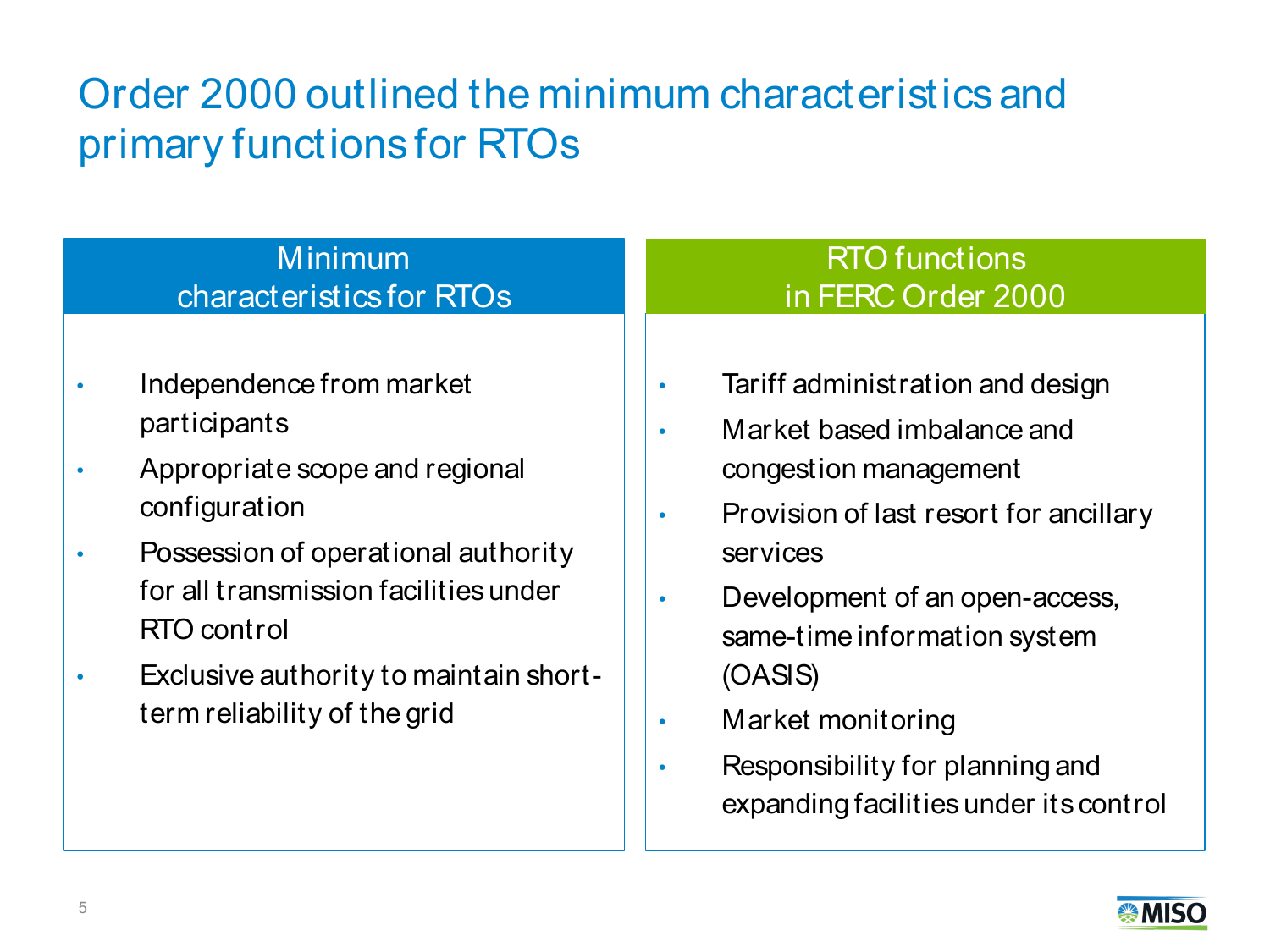## ISO/RTO membership has grown since Order 2000, but has slowed recently, with recent growth largely limited to EIMs



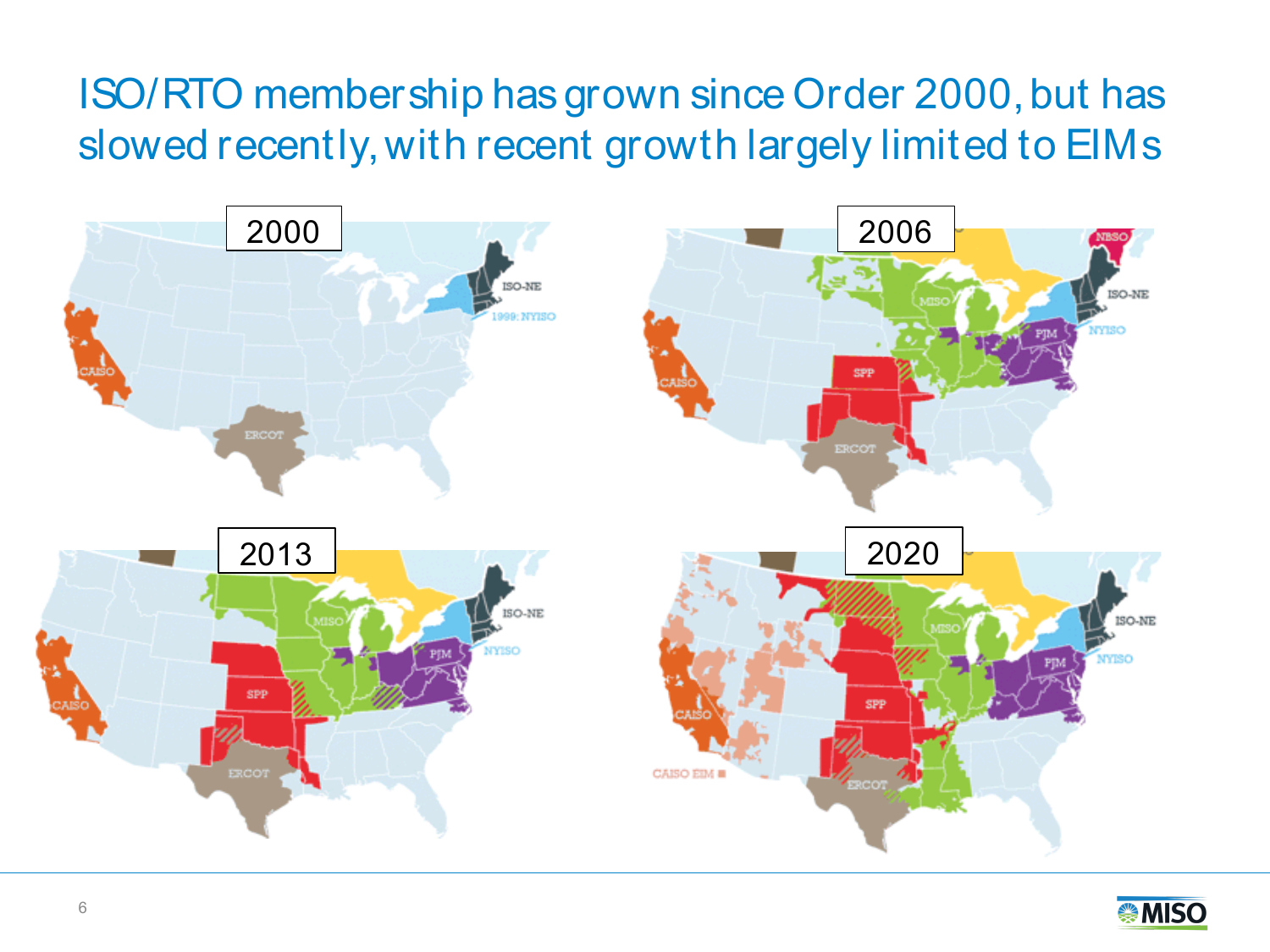## Significant FERC Electricity Policy advancements focus on RTO Markets rather than the Open Access Transmission Tariff

| <b>FERC Order</b>                                                                                                                   | <b>Appliesto</b><br><b>RTOs</b> | <b>Appliesto Non-</b><br><b>RTOs</b> |
|-------------------------------------------------------------------------------------------------------------------------------------|---------------------------------|--------------------------------------|
| Order 888-Open Access                                                                                                               | $\boldsymbol{\mathsf{X}}$       | $\overline{\mathsf{X}}$              |
| Order 2000 - RTO Policy                                                                                                             | X                               | X                                    |
| Order 890 - Open Access 2.0                                                                                                         | $\overline{X}$                  | $\overline{X}$                       |
| <b>Order 719</b> – RTO Guidance (Governance, IMM, Demand Response)                                                                  | X                               |                                      |
| <b>Order 1000</b> - Transmission Planning and Competition                                                                           | $\mathsf{X}$                    | $\sf X$                              |
| Order 741 - Credit Reforms in Organized Wholesale Electric Markets                                                                  | X                               |                                      |
| Order 755 - Frequency Regulation Compensation in Organized Wholesale Power Markets                                                  | $\boldsymbol{\mathsf{X}}$       |                                      |
| <b>Order 745 - Demand Response</b>                                                                                                  | $\boldsymbol{\mathsf{X}}$       |                                      |
| Order 764 - Integration of Variable Energy Resources                                                                                | $\overline{X}$                  | $\overline{\mathsf{X}}$              |
| <b>RTO Price Formations Suite</b><br>(Order 831 Offer Caps, Order 844 Uplift Allocation & Transparency, RM 17-3 Fast Start Pricing) | $\sf X$                         |                                      |
| Order 841 - Energy Storage                                                                                                          | $\mathsf{X}$                    |                                      |
| <b>Order 2222</b> - Distributed Energy Resources                                                                                    | $\sf X$                         |                                      |
| <b>PURPA Reforms</b>                                                                                                                | $\sf X$                         | $\overline{\mathsf{X}}$              |

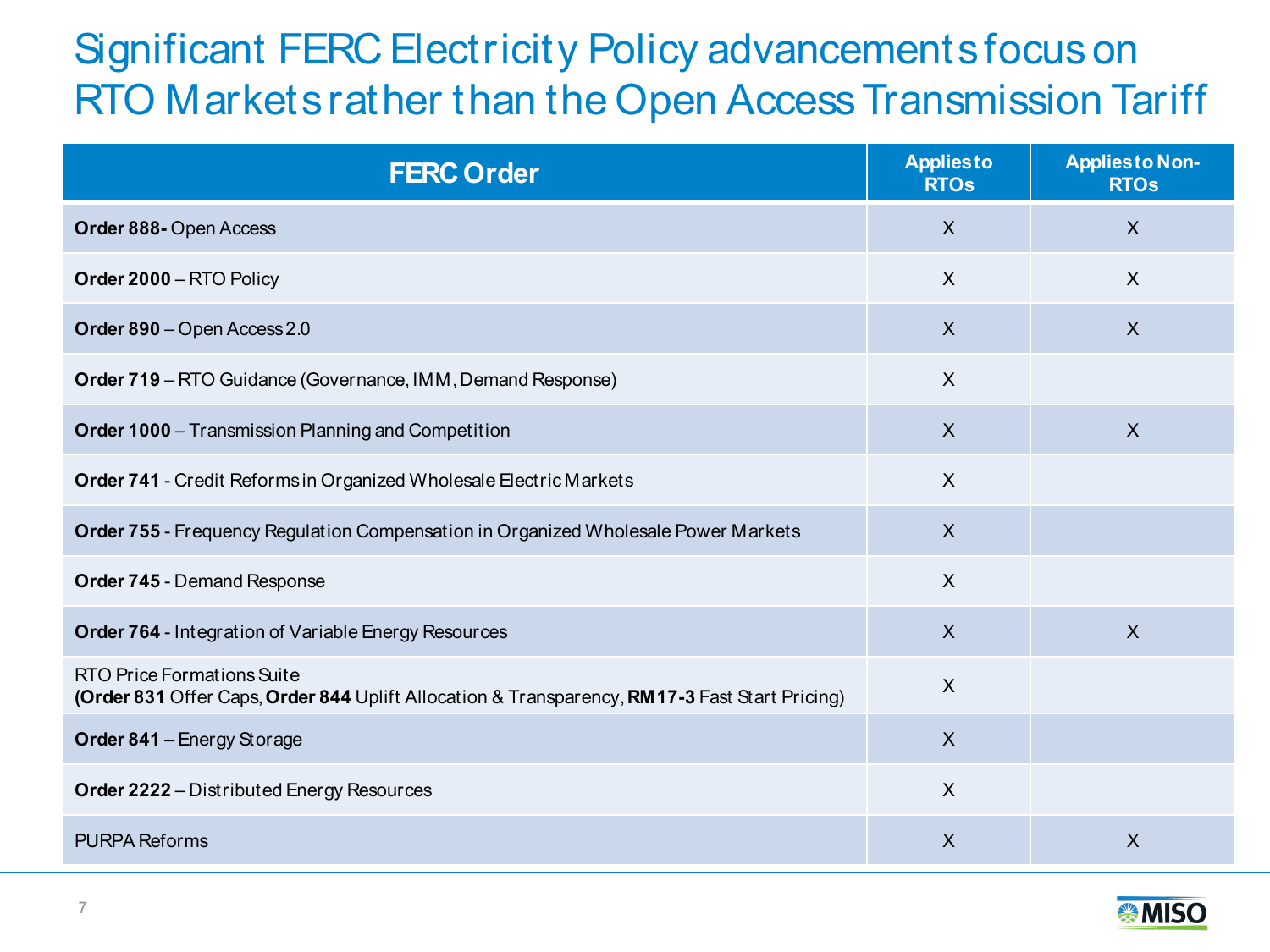## Future market expansion is dependent on actions and incentives



### **Customers**

- **End-Use:**industrial, commercial, and residential
- **Transmission-Dependent Utilities**

### **Transmission Owners**

- Investor-Owned Utilities Public Power
- 

• Cooperatives

• Federal Power Authorities



### State and Federal Regulators

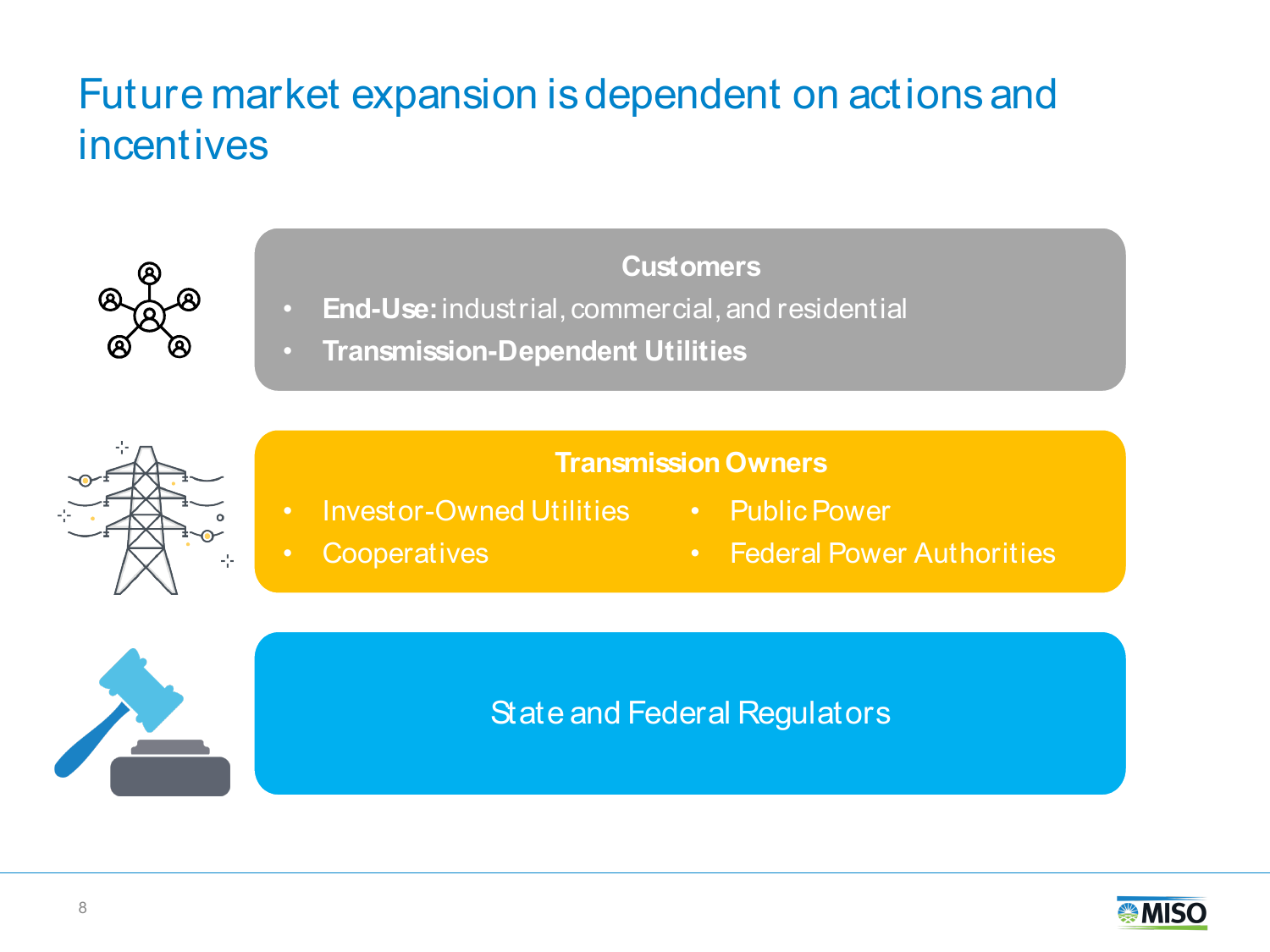# **MISO2019ValueProposition**

### **Benefit by Value Driver (\$ millions)**



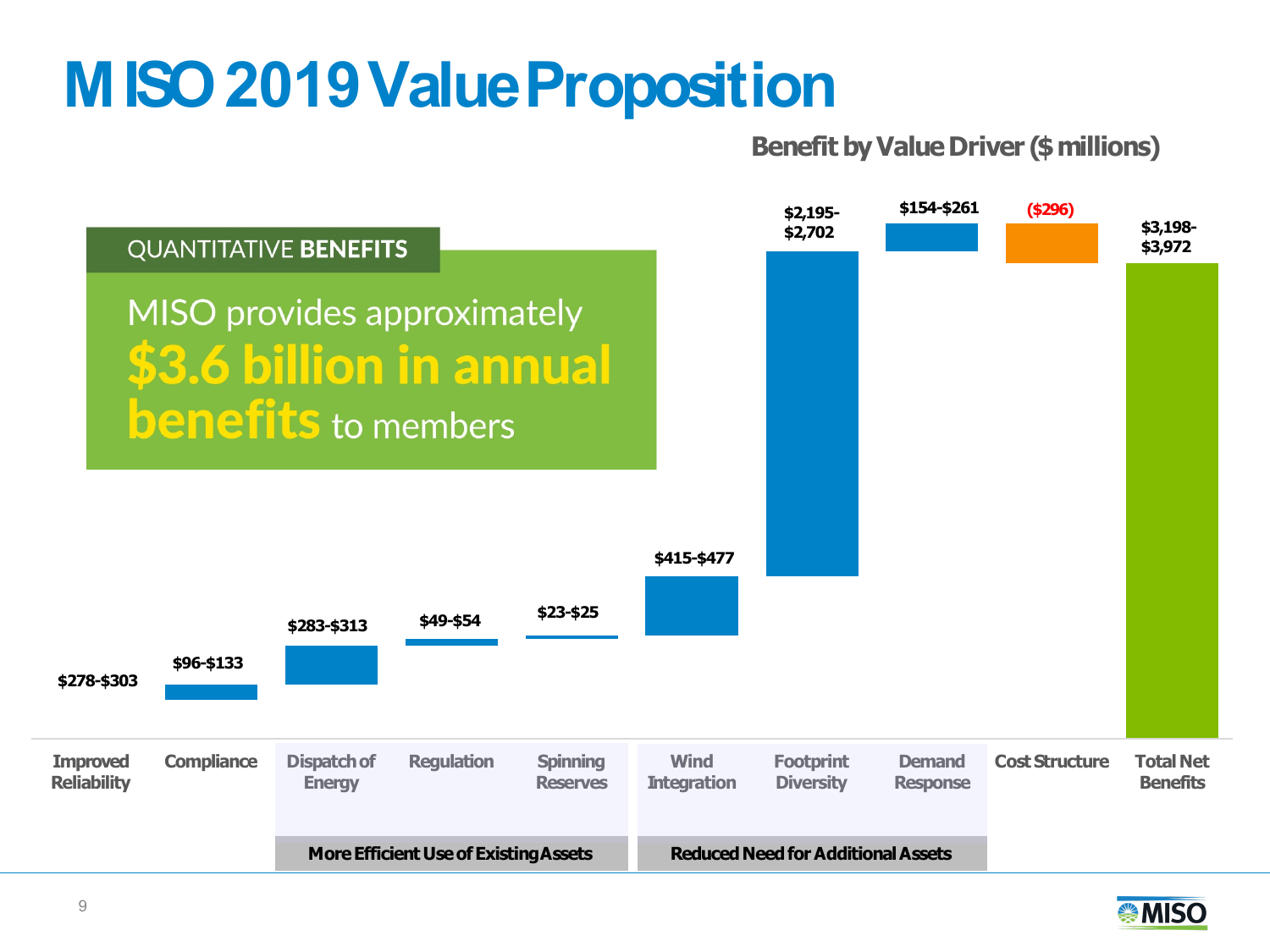## There are multiple RTO policy paths that may drive future market growth paths

### **CARROTS AND CARROTS AND STICKS: STICKS**  Enhancing incentives for voluntary RTO participation/ disincenting non-RTO incenting non-RTO participation **STATUS QUO**  Continued jurisdictional federal creep into RTO regions with incremental dismantling of the traditional state-led utility regulation **LEVEL PLAYING FIELD** Open Access Transmission Tariff (OATT) comparability monitoring, stakeholder governance and transmission **MANDATORY RTO PARTICIPATION DEFERENCE TO REGIONAL RTO POLICIES AND PRIORITIES** Non-standard market design led by regional processes; back to Order 2000 principles

**MISC** 

RTO regions